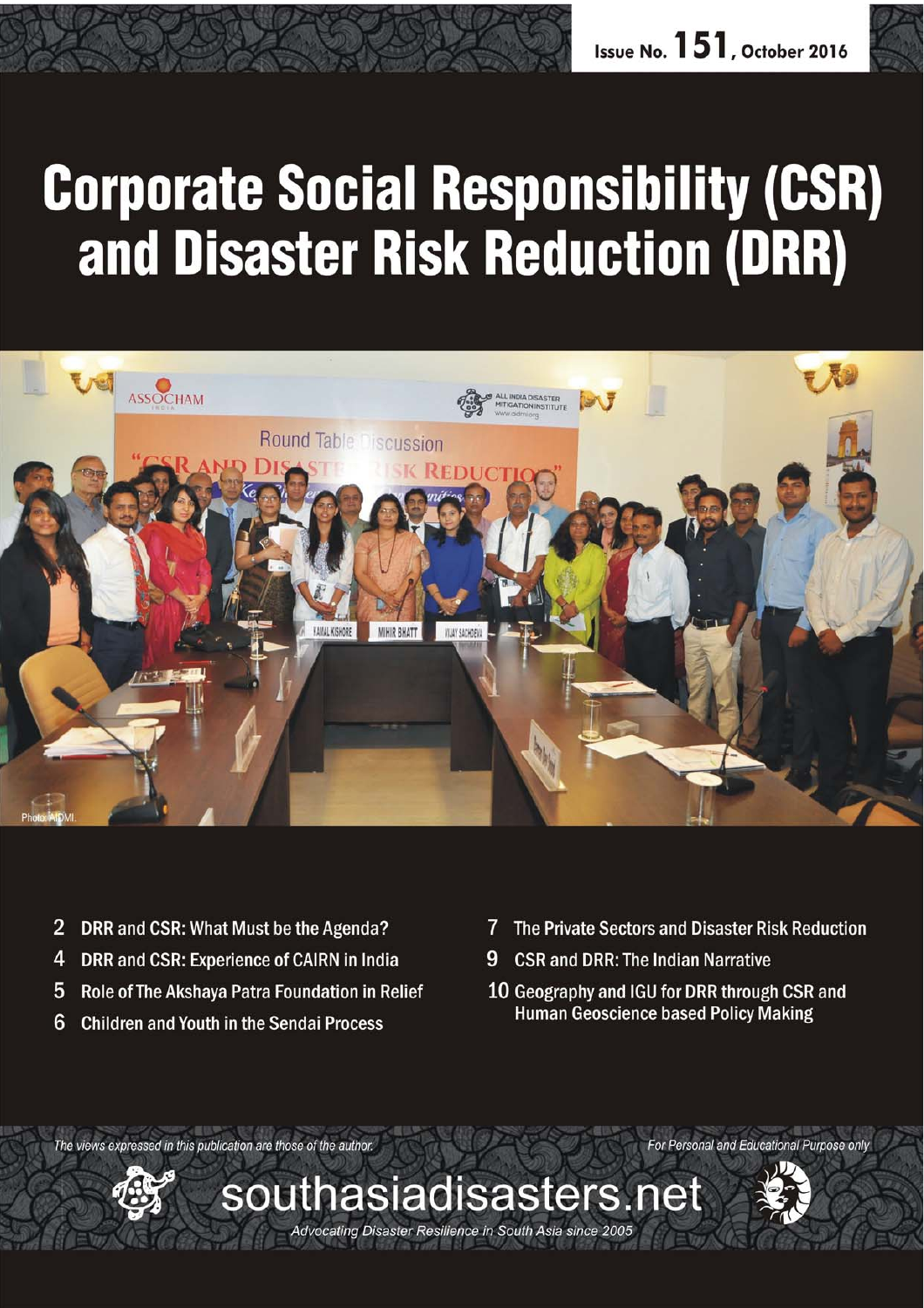#### **ABOUT THIS ISSUE**

This issue of Southasiadisasters.net is titled 'Corporate Social Responsibility (CSR) and Disaster Risk Reduction (DRR).' It highlights the importance of building resilience societies by investing in DRR as a strategic CSR activity.

 The various aspects highlighted in this issue serve to describe how India has a long-standing tradition of corporate philanthropy, by explaining the CSR tradition in the country and different examples in which it has been applied. The clause 135 of the Companies Act 2012 describes the areas in which CSR projects are developed, however the guidelines do not mention directly the need for investing in DRR. Companies should comprehend that by investing in DRR as a strategic CSR activity they will preserve livelihoods from disasters and at the same time they will ensure their business viability.

Therefore this issue will show different examples of how business sustainability can be reached by contributing CSR donations into DRR. Experiences such as CAIRN in India; the need to children and youth as equal partners in all stages of DRR in Post Sendai Framework; and the importance of social media, Geographical education, IGU and Science-Policy are some examples this issue will address in order to understand the importance of integrating DRR as a strategic CSR activity for building a resilient society. **– AIDMI Team**

### DRR and CSR: What Must be the Agenda?

 $\mathbf{W}$ hile India has a long-standing tradition of corporate philanthropy, there is today an increased focus on CSR or corporate social responsibility with the government issuing clear guidelines on expenditure regarding activities classified as CSR. The clause 135 of the Companies Act 2012 provides a framework for private and public companies to spend 2% of their profits after tax on socially responsible activities in thematic areas suggested under schedule VII of the bill.

In its initial versions Schedule VII did not mention natural or man made disasters – neither relief nor mitigation – speaking only of environmental sustainability. Subsequently though, it was later modified to include only disaster relief. The guidelines urge a liberal interpretation of the Schedule VII and give ample opportunity for contributing to various areas based on the requirement of the region and corporate.

Disaster Risk Reduction (DRR) positively impacts the economics, social welfare and natural resources of a country. Corporates would be fostering both national welfare and their business sustainability by contributing CSR donations into DRR. To align with Schedule VII, and for ease for reporting to the public and authorities, the agenda for DRR under CSR could be approached by companies in partnership with organisations and NGOs specialising in DRR under the following thematic areas:

#### 1. Promotion of Education

Education is high on the CSR agenda and many corporates support learning and skill building. Fortunately both these are easily accommodated as components under DRR.

#### **Capacity and Skill Building**

Vulnerability to disaster and the ability to contribute to DRR varies according to gender, region, caste etc. Hence there is a need to build capacity in communities through existing institutions since it can go a long way in mainstreaming disaster risk management. Policies and initiatives also need to account for these differences. Educating and cultivating relevant vocational skills in children, women, elderly, and the differently abled would be synergetic to companies working with communities in vulnerable regions.

#### **Livelihood Protection and Enhancement**

Traditionally, there has been focus by corporations to contribute to

*The agenda for DRR under CSR could be approached by companies in partnership with organisations and NGOs specialising in DRR under the following thematic areas: Promotion of Education on Capacity and Skill Building and Livelihood Protection and Enhancement; Empowerment of Women and Gender Equality; Focusing on Environmental Sustainability; and Rural Development and Poverty Alleviation.*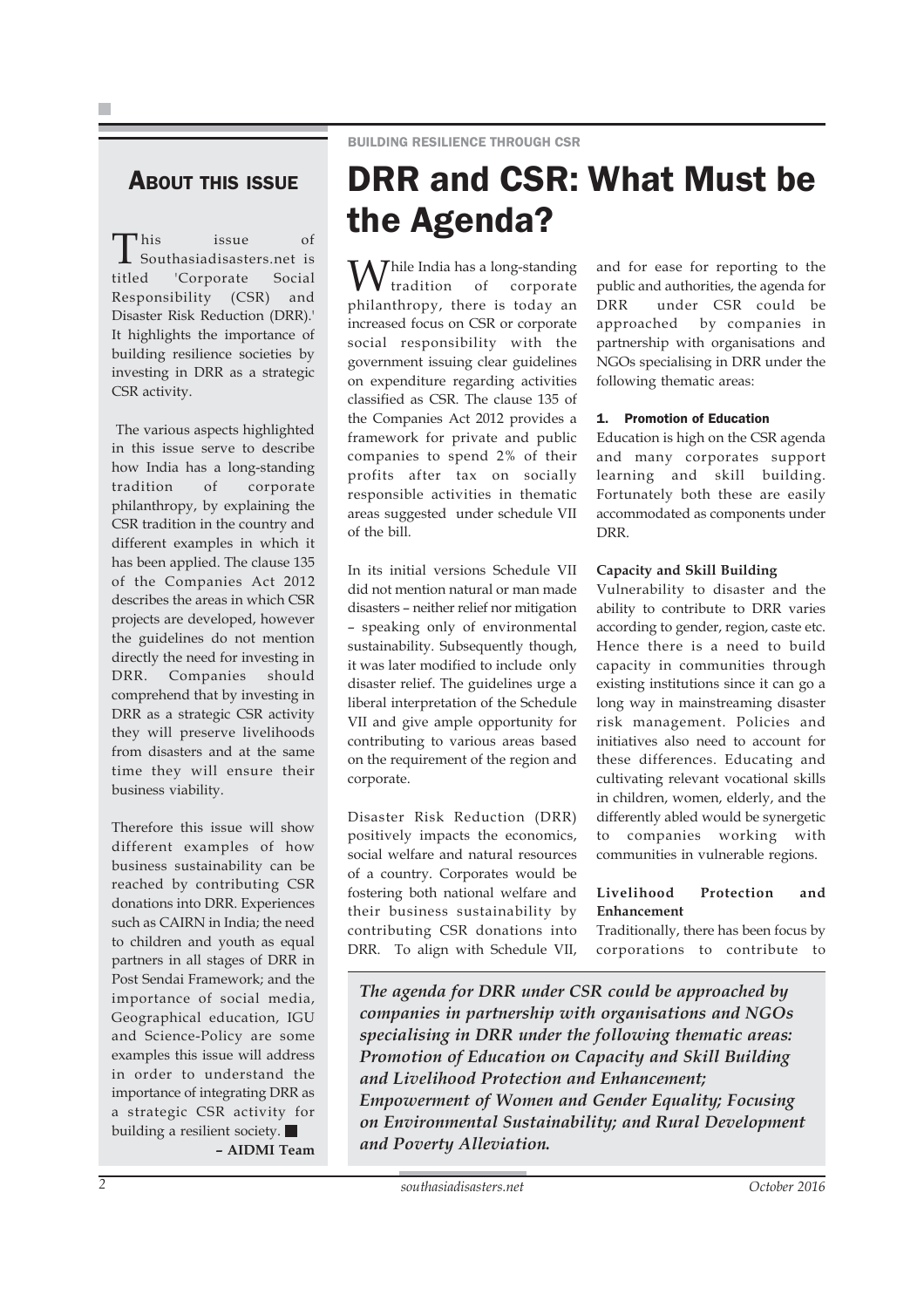



*Round Table Discussion on CSR and Disaster Risk Reduction, August 10, 2016, New Delhi.*

livelihood generation initiatives; hence protecting livelihood streams would be a natural next step for such donors. Disasters can cause unprecedented damage to the livelihood streams of the rural and marginalized population – businesses, infrastructure and agriculture are all hit with equal velocity. It would be in everyone's interest to be suitably prepared through instruments like insurance or be armed with the necessary knowledge to combat the impact of disasters. There is a reasonable case to organize such initiatives and get the desired outcome in reducing risk and building resilience.

#### 2. Empowerment of Women and **Gender Equality**

We have seen that women are very vulnerable to the impacts of a disaster, and they are not made a part of the planning and implementation of disaster risk reduction or management. An increase in their understanding of the risk, and, their robust participation would be a strong empowering exercise for the affected women. They can also be included in futuristic planning through participation in programs promoting renewable energy, in leading small environmentally sustainable businesses and building resilient families and communities. They can be empowered with climate resilient agricultural methods too. Through CSR programs robust knowledge sharing, information exchange, capacity building and skill development to proactively participate in climate centric development and monitoring.

#### 3. Focusing On Environmental **Sustainability**

There is already a willing corporate participation in nurturing ecology and building environmental sustainability through CSR initiatives. Fortunately the DRR agenda also includes maintaining an ecological balance, conservation of forests and natural resources like soil, water etc. Thus initiatives to invest in the environment can be readily integrated with disaster risk management.

#### 4. Rural Development and Poverty **Alleviation**

There is a valid case for CSR

contributions in preparing the country to reduce risk of and manage disasters including climate change fall-out. Sound DRR strategies and management have a direct impact on business continuity. Initiatives can also be extended to taking preventive health measures and investing in sanitation, clean water etc. Infrastructure development, financial access and risk- transfer mechanisms also empower the poor and marginalized. A disaster has significant impact on the economics of the people and the region and thus DRR initiatives would be a win-win for rural development in vulnerable areas.

It is time to understand the importance of DRR in the context of existing sustainable development frameworks. It is necessary to thematically integrate it within larger programs or as a part of a whole. It is inherent in most areas of focus defined in the CSR agenda and can be easily integrated to lend gravitas to existing and future initiatives.

> **– Ms. Madhu Singh Sirohi,** Former Country Head, Vodafone Foundation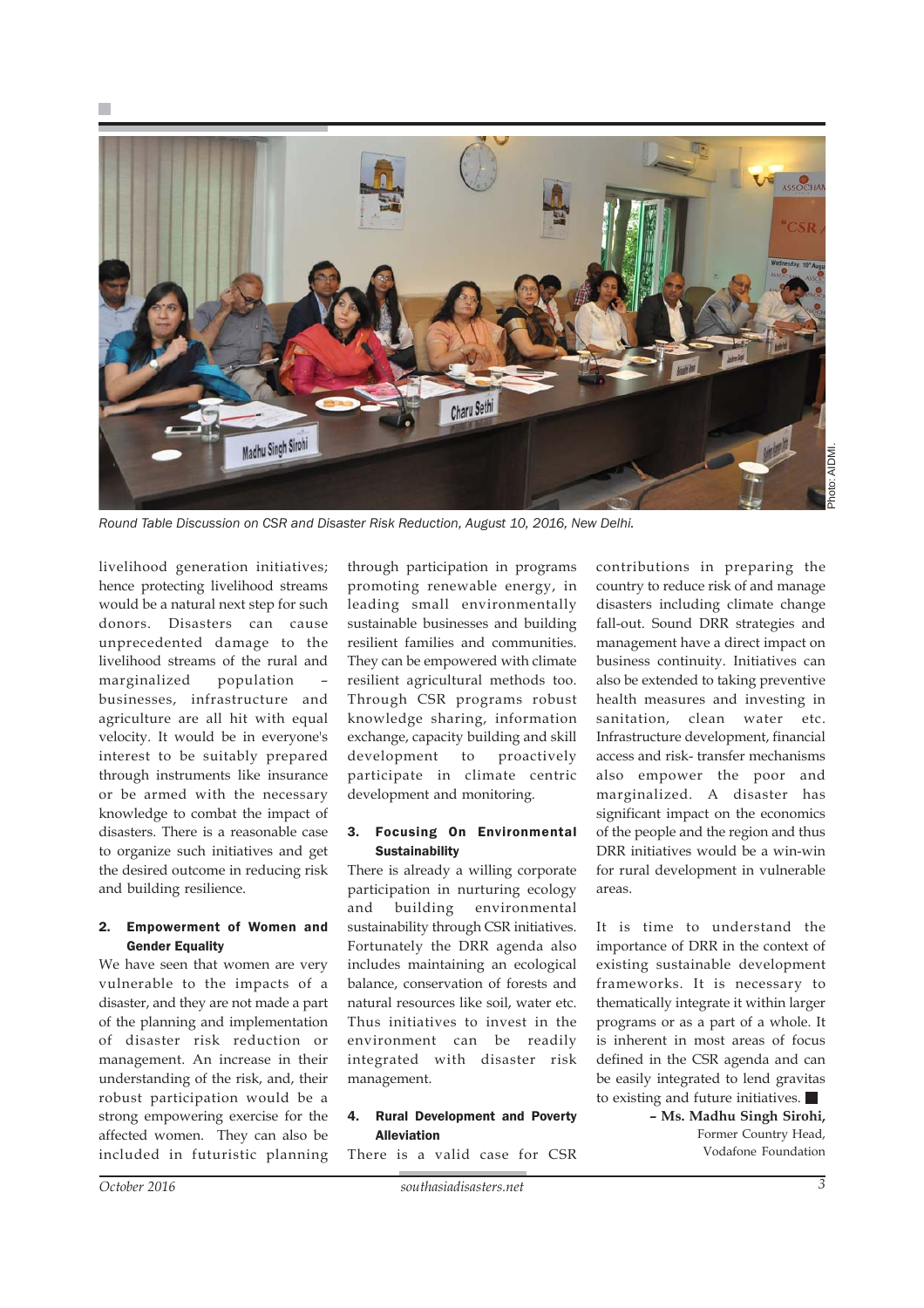#### CASE STUDY

# DRR and CSR: Experience of CAIRN in India

**CSR and DRR**<br>
The concept and practice of corporate social responsibility in India is by and large restricted to initiatives related to the socio economic development of the people living in the vicinity of their operations. In times of disaster, the corporate efforts are mainly channelized towards relief and rehabilitation. Very seldom have we seen deliberate CSR interventions in the area of disaster risk reduction and building of resilience. However since marginalized communities are more vulnerable and have less resilience to disasters and the focus of CSR activities are these vulnerable communities, corporate through their CSR efforts can contribute significantly to DRR and build 'National Resilience'.

#### The CAIRN Experience

As with all CSR initiatives, the main thrust of the Cairn CSR effort is to attain a sustainable future of the communities in the areas of our operation – Rajasthan, Gujarat, and

Andhra Pradesh. Towards this end, our programs primarily focus on reaching across communities for bringing about an overall improvement in the socio–economic indicators.

This article will bring to light how a program envisaged for socio economic development, not only achieved its goals but how it became a major component and contributing factor in DRR.

As part of our 'Livelihood Initiatives', Project 'Unnati' a farm based livelihoods program covering three blocks of Barmer District was launched in 2013 to t to increase income through productivity enhancement of agriculture and livestock.

Among the various components of this program, one module- 'The Soil and Moisture Conservation Program' which mainly consisted of building *Khadins,* not only achieved the objectives for which it was designed



but can be said to have a direct impact on DRR.

*Khadin* is an ingenious construction designed for in-situ conservation of soil and moisture in the agriculture field and for harvesting surface runoff water for agriculture. It is an earthen embankment built across the general slope which conserves the maximum possible rainwater runoff within the agricultural field. The Khadin system is based on the principle of harvesting rainwater on farmland and subsequent use of this water-saturated land for crop production.

#### The Direct Impact of the *Khadins*

- Converting 100 hectare the long fallow/waste land to cultivable land
- Increasing soil moisture and productivity in 300 hectares
- Estimated volume of water harvested – 3,75,000 cum. This harvested rain water contributed towards the ground water recharge, leading to rising of the water table in the wells
- Runoff from the catchment harvested in a storage area of 90 hectares to an average height of 0.6 m and estimated volume of water harvested is about 5,40,000 cum.

While this direct impact was visualized and intended, what this program contributed indirectly came to be slowly recognized and visible in year three when about 270 Khadins were complete.

#### Indirect Impact

- Harnessing the flood water runoff effectively
- Improvement in land productivity - cultivation of second crop and crop diversification which increased *Household individual Khadin.*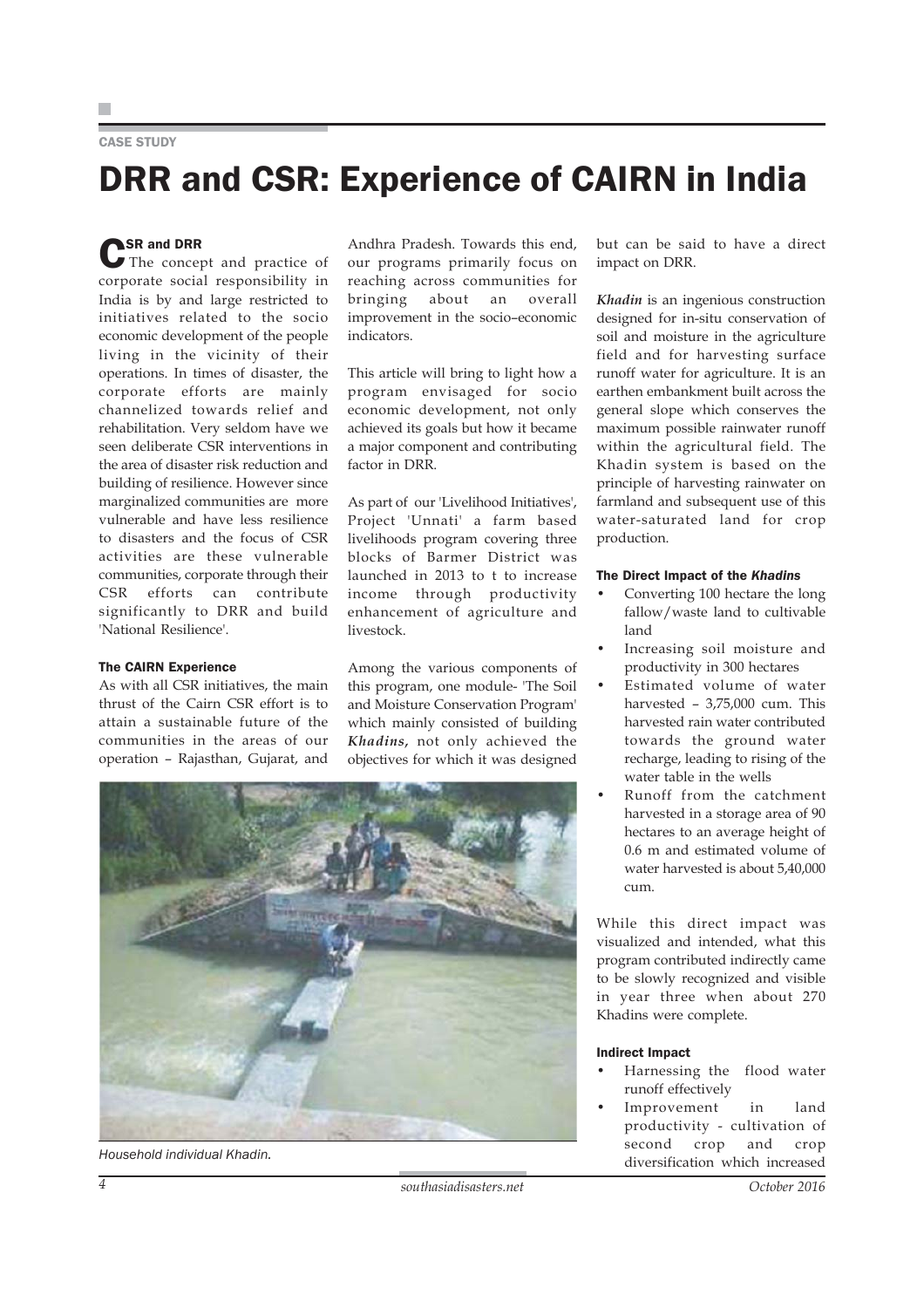

*Jalela Community Khadin (Before & after rain pictures, harvested around 43000 Cum rain water).*

the community's resilience to drought and reduced socio economic vulnerability

- Mitigated the adverse effects of desertification and adverse climatic conditions
- Restored ecological balance by

harnessing, conserving and developing Natural Resources i.e. land, water, vegetative cover and increasing land productivity.

These can be clearly categorized as an impact of CSR on Disaster Risk Reduction and contributing to the resilience of the community to disasters of drought and flood. **– Sahima Hannan Datta,**

DGM, CSR, Cairn India Limited, Gurgaon, New Delhi

#### CASE STUDY

# Role of The Akshaya Patra Foundation in Relief

Going beyond meals, Akshaya<br>Patra has also extended support to millions of people during natural calamities and disasters as a part of its disaster relief initiative. During the Chennai Floods in January, 2016, Akshaya Patra supported flood ravaged Chennai to alleviate the distress in the region. To this effect, our team constantly served freshly cooked meals every day with the aim of increasing the reach to 10,000 meals a day. Cumulatively 89,600 meals were served, including food packets to people in need at sixteen different locations in and around Chennai.

When a massive earthquake wrecked Nepal during April 2015, Akshaya Patra set up an Earthquake Relief Centralised Kitchen in Nepal with the collaboration of Sipradian Sahayata Sanstha (SSS) and the Tata Trust. The kitchen was set up over an area of approximately 2,500 sq.ft at Bhaktapur. One lakh meals comprising of puris, pickles, cakes, biscuits, channa and makhana were prepared in the Jaipur kitchen, and transported to Delhi, from where it was airlifted to the relief site. The Nepal kitchen closed operations on September 17, 2015 after serving 1.4 million meals across 88 days in the region.

#### About The Akshaya Patra Foundation

The Akshaya Patra Foundation with its every endeavour wants to eradicate classroom hunger for school going children in India. In June 2000, The Akshaya Patra Foundation started the mid-day meal programme in Bengaluru, Karnataka, with an aim that *"No Child in India shall be deprived of education because of hunger".* What started as a humble

beginning of serving mid-day meals to 1500 children across five Government schools in Bengaluru, we are able to feed 1.6 million children in 12,652 schools, across 10 states and 24 locations. With partial support from the Government, we also depend on corporate funds, philanthropic donors, volunteers and well-wishers for managing this large operation. This year (2016), we achieved the milestone of cumulatively serving 2 billion meals making us the first not-for-profit to have achieved this feat in the world ever. In appreciation of our work, **The President of India, Shri Pranab Mukherjee recently** visited our foundation on the 27 August to take part in commemoration of serving **2 Billion Meals.** 

**– Mr. Muralidhar Pundla,** Director - Quality & Continual Improvement, Projects, The Akshaya Patra Foundation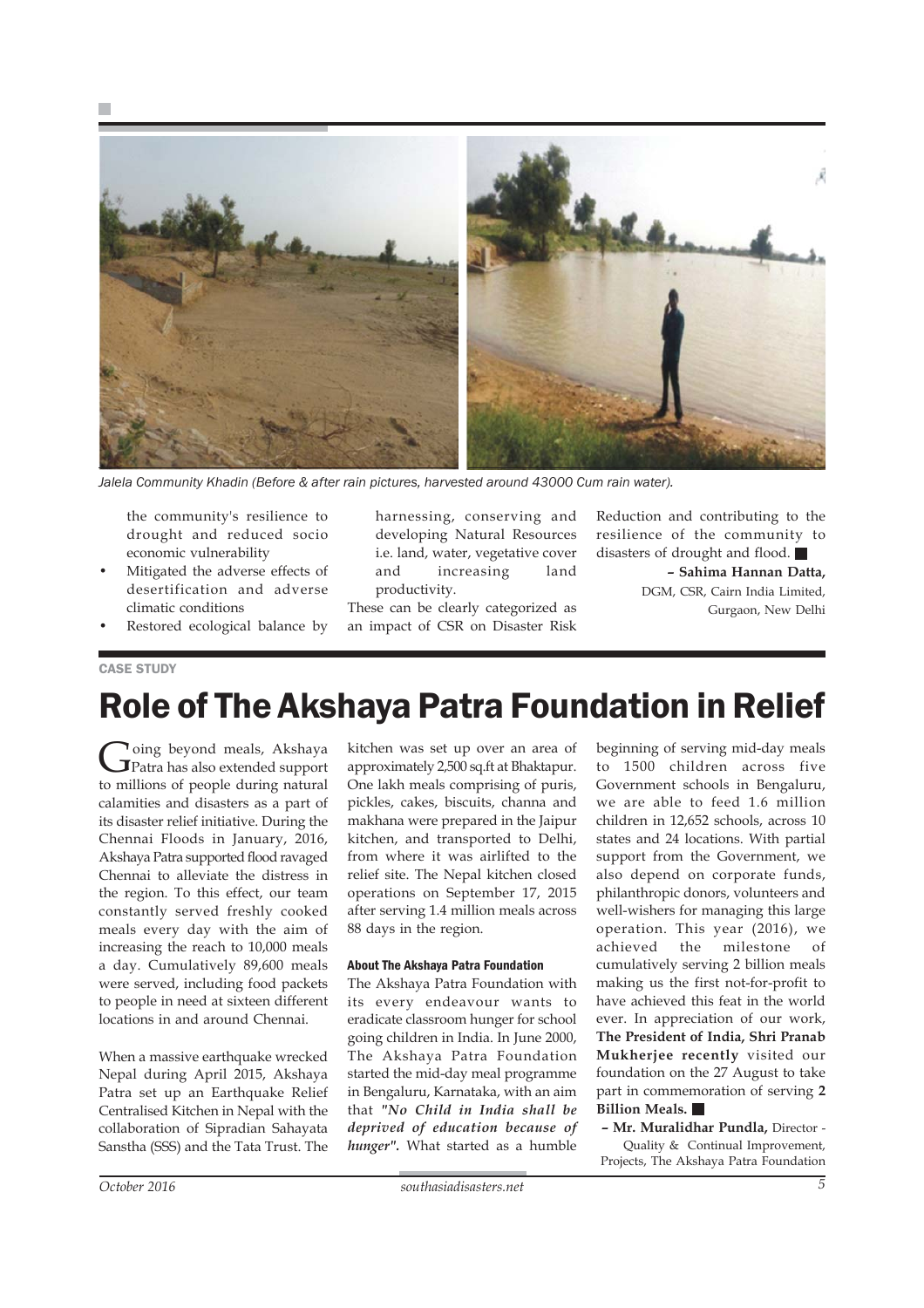#### CHILDREN AND DRR

# Children and Youth in the Sendai Process

Over the last century, the number<br>of disasters has increased significantly, as have the number of affected people. The economic impact grave, along with breakdown of social systems and environmental destruction.

In parallel to this, we have an inflation of the humanitarian needs. Disaster Risk Reduction (DRR) investment can no longer be ignored by any sector. The Sendai Framework for Disaster Risk Reduction (agreed to in March 2015 in Japan) has created consensus among countries to act of this critical topic.

Children and youth constitute over half of the population of the world, and owing to special needs, they are specially vulnerable in situations of disasters. They are also drivers of change.

They recognize the importance of DRR, and have not waited for global political consensus to start working on all aspects of DRR. A few recent



*Keep in hand with hot air full of International Youth Forum, March 15, 2015, Sendai.*

instances include medical students providing assistance and first aid during the Nepal earthquake in April 2015, and youth groups leading development and distribution of home-made water cleaning sets to be used during disasters.

In order to sustainably and inclusively implement the Sendai Framework, it is critical that children and youth in all their diversity are

included as equal partners in all stages including decision making, planning, implementation, monitoring, and review.

For this engagement to be meaningful, it needs to be facilitated and protected through mandated institutionalized spaces. The United Nations Major Group for Children and Youth (UN MGCY) as a United Nations General Assembly created and mandated space for young people is one of the existing avenues for young people around the world.

It has facilitated youth participation in intergovernmental and other allied processes (now over 10) at the UN since 1992. The UN MGCY mobilized thousands of youth, facilitated dozens of consultations around the world, and advocated for the priorities of youth in the negotiations of the Sendai Framework throughout the cycle of the process including the regional meetings, preparatory committee meetings, and the Sendai conference itself.

In post Sendai Framework adoption phase, it is now preparing to ensure meaningful participation of children



*Disaster Medicine Training.*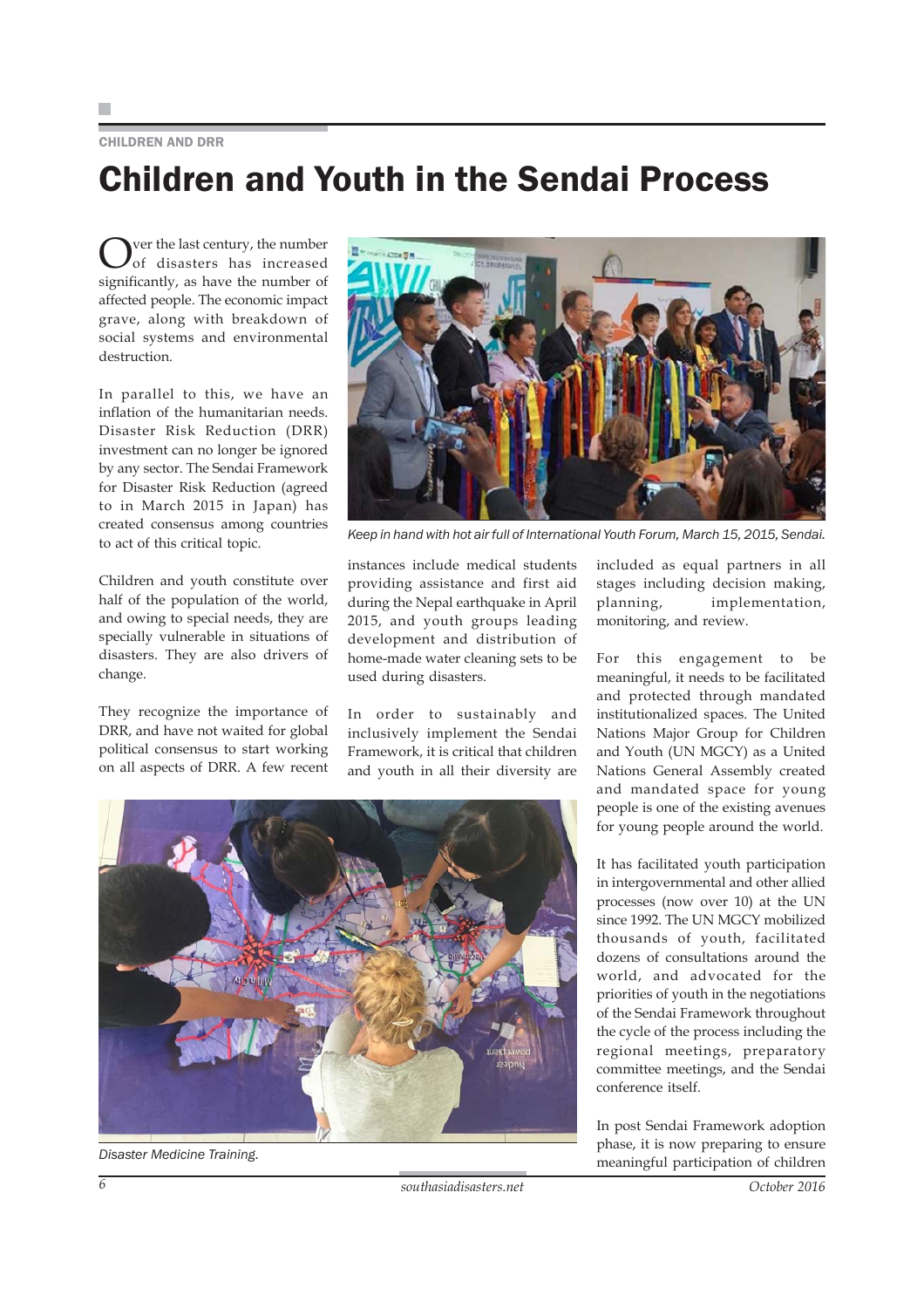and youth in its follow up and review including the High Level Political Forum, the Asian Ministerial Conference for DRR & its preparatory process, along with other regional meetings, and the Global Platform. Furthermore, in the area of science and technology, in order to provide more evidence-based policy making, UN MGCY launched the young scientists platform on DRR at the *UNISDR Science and Technology Conference on Implementing the Sendai Framework* in January 2016. This platform is operated under of the UN MGCY Youth Science and Policy Interface Platform. It provides space for young scientists to share knowledge, leverage their capacity, and contributing to science-policy discussion through their own experience in research.

Through all these initiatives and efforts, we realize that partnerships

and networks are crucial to build a resilient society. Through adaptive learning, sharing knowledge, mobilization of resources partnerships and networks could be a strong instrument for an effective and collective approach to disaster risk reduction initiatives.

Children and youth are open to work together with all stakeholders in reducing disaster risk. We urge for stronger partnerships with all stakeholders, including government, civil society, the private sectors including business and corporates. However, it is crucial that the partnership is built on the base of recognizing children and youth's rights as equal partners.

In benefiting society, business practices must promote and focus on inclusive approach in their model. It can be embedded through CSR programs aimed at building capacities for children and youth, engaging them in constant dialogue, decision-making, and accountability with community. Though CSR models alone are not enough, and should not become a whitewashing exercise without any accountability for the core business itself. Many private sector models and in some cases entire industries are serious contributors to actually enhancing disaster risk. CSR is of little relevance for rectifying this behavior and building genuine resilience.

You can learn more about the specific priorities of young people in the Sendai Process http:// childrenyouth.org/blog/2015/03/ 24/mgcy-updated-drr-policy-brief. **– Moa Herrgard,** UN MGCY DOP for DRR; *and*

**Annisa Triyanti,** UN MGCY DRR SPI Focal Point

#### PRIVATE SECTORS AND DRR

## The Private Sectors and Disaster Risk Reduction

The term 'private sector' is taken to mean businesses that produce goods and provide services for profit. This includes businesses of all sizes, from local enterprises up to transnational corporations. It also includes informal-sector enterprises as well as registered and regulated business: in developing countries, the informal sector is often extensive and significant economically and as an employer.

The social responsibility of the private sector goes beyond the sector's day-to-day operation of producing a certain range of products and services in the most efficient and economical manner. The social responsibility of the private sector (also referred to as corporate social responsibility) concerns the relationships of a company not just with its clients, suppliers and employees, but also with other groups, and with the needs, values and goals of the society in which it operates. All these groups can be regarded as stakeholders in the company. Stakeholders can be identified as those individuals or groups of individuals that have an interest, or take an interest, in the behavior of the company both within and outside its normal mode of operation. (UN 2000: 2)

The private sector is already heavily involved commercially in disaster reduction. Engineers, consultants, software designers, insurers, transporters and suppliers of goods and services of many kinds are among those for whom risk and disasters are business opportunities for two main reasons:

- 1. The necessary replacement of the old command-and-control style with more integrated, collaborative approaches involving a range of organisations; and
- 2. The sheer scale of many international humanitarian crises, especially those resulting from conflict.

**Where does the role of the private sector lie in disaster management?<sup>1</sup>**

- In training, equipping and achieving proficiency for effective response capacity for high risk communities.
- In assessing institutional needs,

1 Disaster Management: A Role for the Private Sector, http://www.gdrc.org/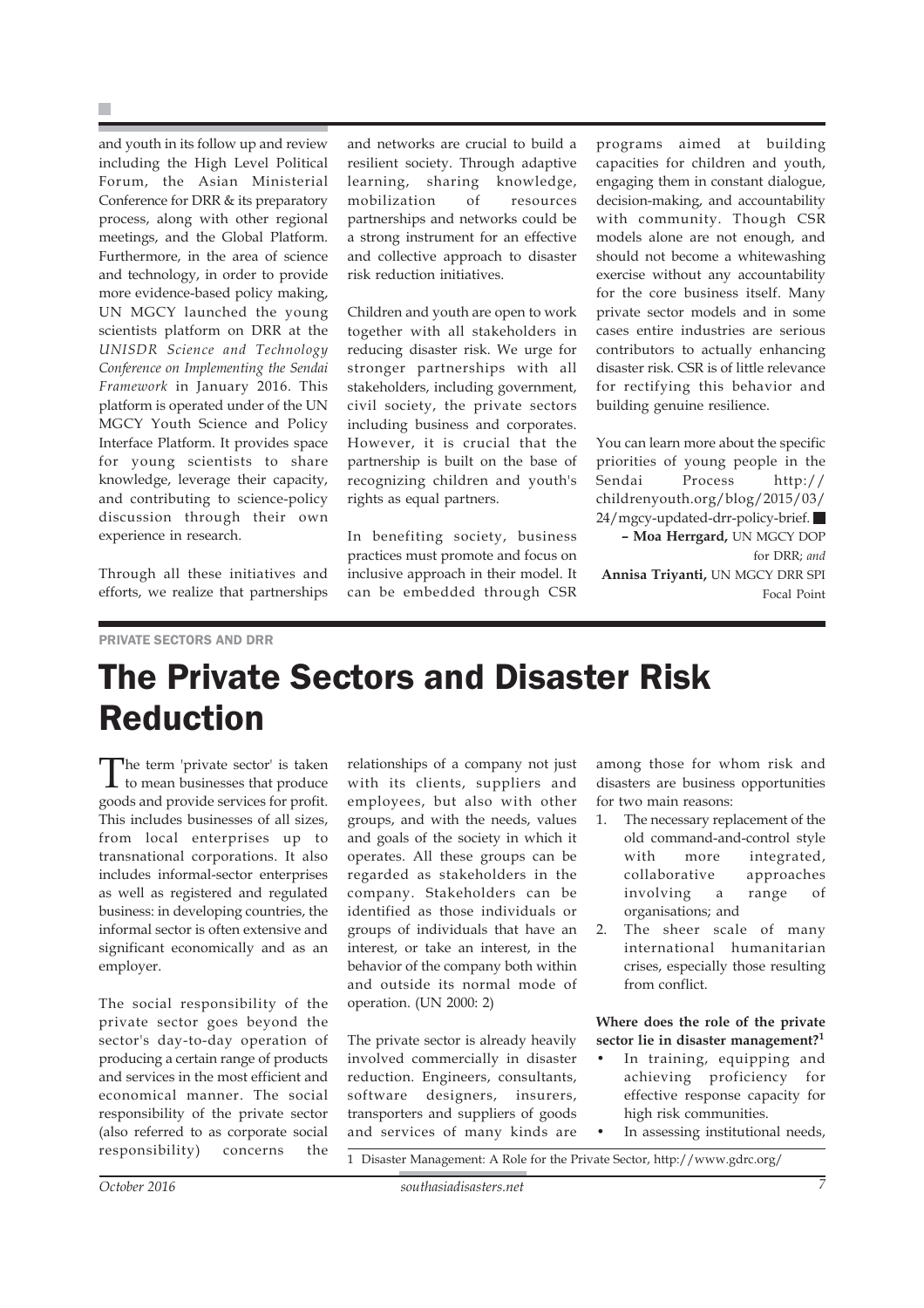developing and implementing programmes to assist key organizations with sustainability issues and measures

- In improving disaster consciousness of the general population
- In improving access to accurate information and basic communication, energy and water systems for high-risk communities by facilitating appropriate technology alternatives on credit to qualifying communities.

At the same time, local authorities need to provide a more effective framework for unleashing the full potential of private sector contribution. This framework can include policies that contribute directly to safer industrial operation, and incentives for business to become more involved in disaster management programmes. Mechanisms whereby businesses and the authorities meet to discuss their respective roles and contributions to national disaster security need to be set up and operationalized on a regular basis.

In a session organized as a part of the World Conference on Disaster Reduction (WCDR, January 2005, Kobe, Japan), a number of interesting viewpoints were put forth:

1. It apparent that the private sector

### Disasters and the Informal Sector

An additional dimension to be considered for the needs of very lowincome households is the role of the informal economic sector. In developing countries, 40 to 90 percent of all economic activities happen informally; 30 to 70 percent live in informal settlements, and more than 40-60 percent of an economic investment takes place using informal credit/finance.

At stake in the immediate aftermath of a disaster are informal sector jobs, informal enterprises, houses built in slums and squatter lands, etc. These issues become further complicated due to concerns of governance, legality and tenure of these informal sector activities.

- plays both vital and varied roles in emergency management. In fact, it is not an exaggeration to state that the contributions of businesses in mitigation, preparedness, response, and recovery activities have been woefully underestimated.
- 2. The private sector interacts frequently with the public sector to fulfill necessary community disaster functions. Therefore, the lines between the public and private sectors appear to be disappearing, blurring, or even artificial.
- 3. The public sector relies heavily upon the goods and services provided by the private sector. Many functions, such as public information, debris removal, and emergency medical care, could not be adequately performed without the assistance of the private sector.



**– Brij Chauhan,** AIDMI *View of highway between Gangtok, Bagdogara.*

4. Numerous factors facilitate coordination among the private and public sectors. Planning meetings, communications capability, and cooperation were mentioned as variables that promoted close collaboration.

- 5. Much more needs to be known about the roles of businesses in disasters. For example, are there functions performed by the private sector beyond those mentioned here.
- 6. Additional research on coordination will be required, focussing on the interaction of the public and private sectors in emergency management.
- 7. Methods of educating and involving businesses in emergency management must be promoted. Public officials and agencies should include, where possible, the private sector in all types of disaster prevention and planning activities.
- 8. Practitioners must continue to emphasize networking and partnering. The performance of emergency management is increasingly a result of successful collaboration among government agencies and the private sector.
- 9. The factors that hinder and help coordination must be explored by academia. Practitioners should familiarize themselves with the lessons provided by scholars in order to augment future emergency management capabilities.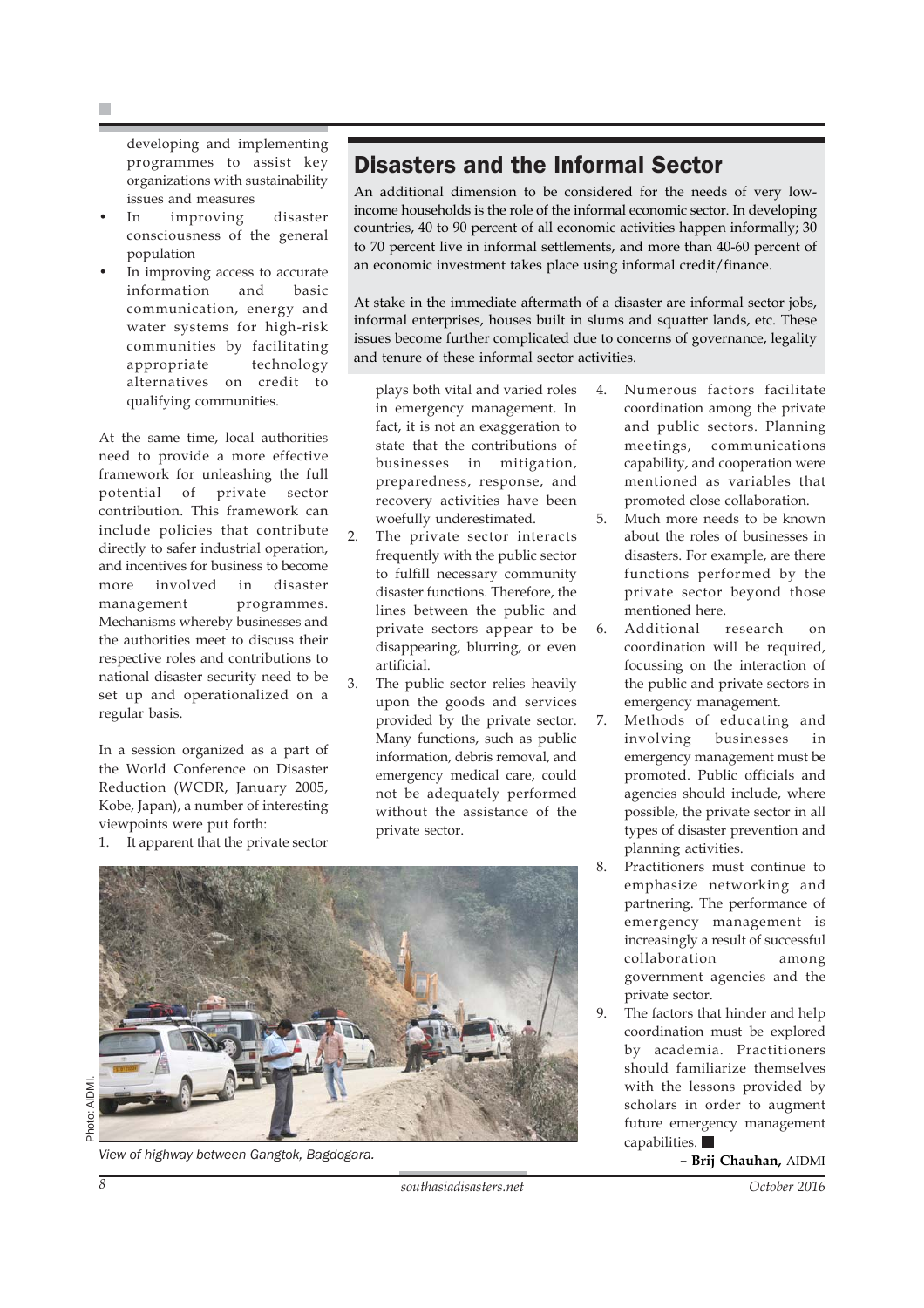### THE BIG PICTURE CSR and DRR: The Indian Narrative

**Torporate Social Responsibility** (CSR), like many concepts underpinned by positive motives, is often misconstrued and practiced as a pragmatic tool businesses use to limit consumer and civil society pressures. Grippingly, India, the first and perhaps the only country in the world to enshrine corporate social allocations, offers insights on how to reimagine and embed CSR as both a narrative and practice.

Under the Companies Act of 2013, private and public companies "with a net worth of Rs 500 crore (or a turnover of Rs 1,000 crore or net profit of Rs 5 crore1," must invest at least two percent of their average net profit for the preceding three financial years on CSR activities. These activities span livelihoods, social, economic, and environmental categories that are paramount to India's development.

While there is need for greater clarity on compliance, particularly how complex company structures account for social spending, this is a formative moment for the emerging modern Indian narrative on CSR. The formalization of CSR spending has undoubtedly reenergized the practise and should be viewed as a distinct phase marked by the expansion of overall charitable spending by companies, and hopefully better CSR activities. Two years since the law came into effect; independent reports note that private businesses have spent nearly 250bn rupees, seven and

3 Asian Development Bank.

a half times more on charitable activities compared to 20132.

Though some critics contend that the formalization of CSR in terms of monetary contributions may dilute the spirit and level of corporate giving, and point to reduced giving by companies that would otherwise spend more than the rate required, I believe this shift at the policy level does more good than harm. The law broadens the range of firms that must give and has resulted in social spending being vastly higher today. It stipulates spending in critical facets of Indian life that, if done strategically, could address some fundamental development challenges. Reorienting CRS toward being a strategic action that enables risk management could change the nature of CSR for the better.

In the environmental sphere, a category wisely included in the approved fields for CSR spending under the 2013 legislation, companies must begin to see their CSR spending obligations not just as something to write-off as a gift to the marginalized, but as an investment in the crucial business and livelihoods ecosystems necessary for their own viability. In other words, investing in disaster risk reduction (DRR) as a strategic CSR activity is a 'no-regrets' activity as there is a strong business case for doing it. The most compelling indication of this is that India, which experienced the third highest number of climate and weather related disasters in the world between 1995 and 2015, loses nearly two percent (1.8%) of GDP per annum due to these disasters<sup>3</sup>. These costs are incurred directly by businesses, and indirectly when critical infrastructure that enables efficient business and economic flows are destroyed or damaged. So, while preserving livelihoods is a primary motivator, it's important that more 'corporates' develop a more nuanced and progressive view of CSR, particularly as a risk management tool with direct livelihoods benefits – a 'win-win.'

This view is beginning to capture the minds of India's social sector and business community. Recently, AIDMI, a leading agency in the field, partnered with the Associated Chambers of Commerce of India, the country's leading business lobby, to explore the idea at a Round Table in New Delhi. The event highlighted a number of pioneering DRR oriented CSR work by corporates that should encourage all of us. However, the scale of these individual projects also points to the need for greater coordination, collaboration and imagination to safeguard livelihood and business ecosystems at a greater scale.

The key benefits of the policy shift goes beyond boosting livelihoods and potentially tackling big environmental and business risks. It serves a fundamental generative purpose by undermining the narrative and perception that India does not hold the moral high ground on questions of social responsibility. Compelling companies to contribute to alleviating key national challenges at a rate identical to the spending that NATO, the world's largest military alliance requires of member states, shows commitment and action that can result in seismic change. In my view, it minimizes what some consider a credibility gap for India in raising questions about risks and responsibility in other domains both nationally and internationally.

**– Tyrone C. Hall,** PhD Student, Communication and Culture, York and Ryerson Universities, Canada

<sup>1</sup> The Indian Express (February, 2014). Mandatory 2% CSR spend set to kick in from April 1.

<sup>2</sup> Satish Y. Deodhar (May 2015). India's Mandatory CSR, Process of Compliance and Channels of Spending. W.P. No. 2015-05-01. Indian Institute of Management.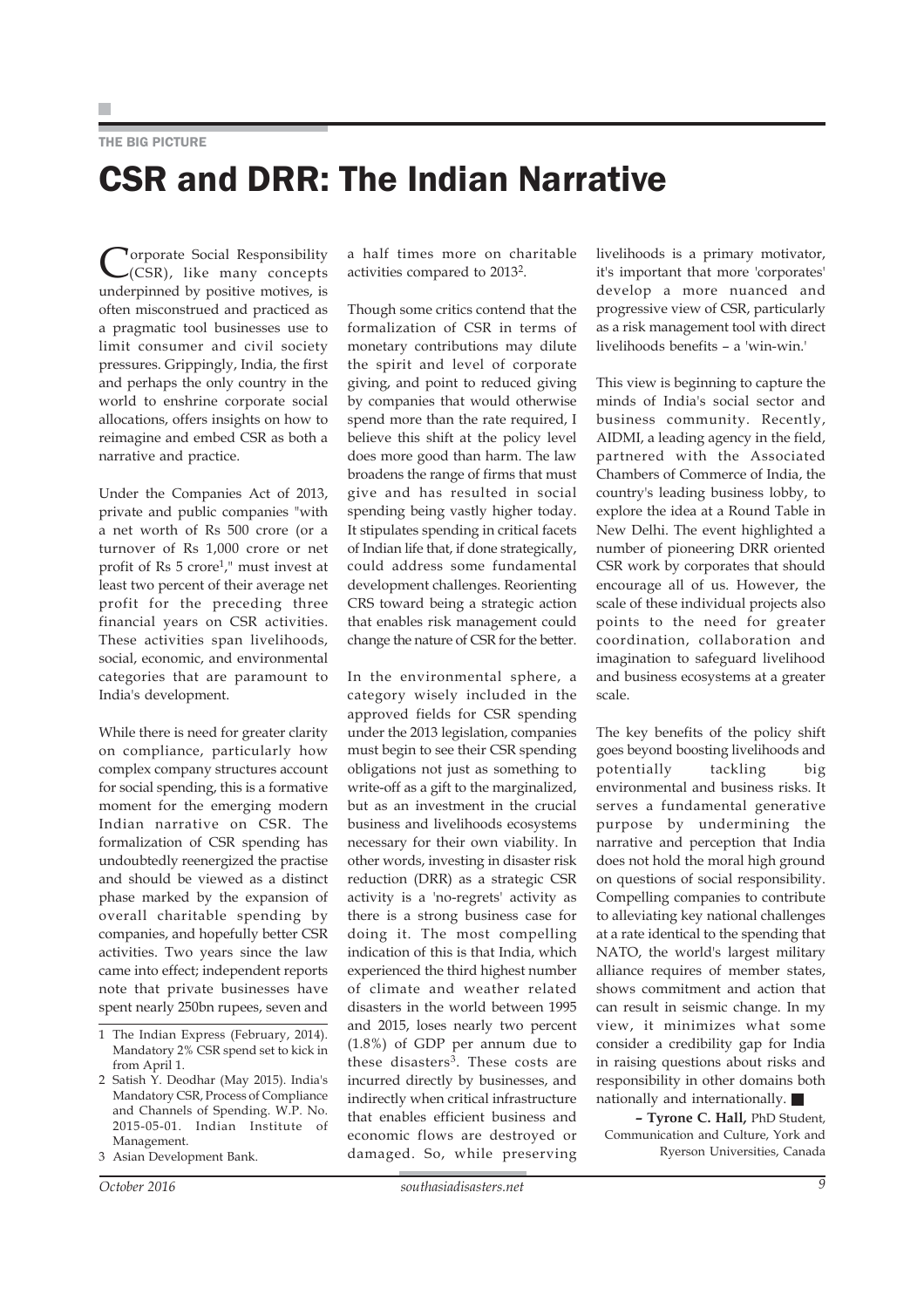## Geography and IGU for DRR through CSR and Human Geoscience based Policy Making



#### Disaster Risk Reduction (DRR)

Recently, the major disasters viz. Uttarakh and Srinagar Flash Flood, Earthquake in Nepal, Phailin Cyclone in Odisha and Drought in Marathwada caused serious disruption of activities in India, but the calamities were drastically reduced during Phailin event due to better forecasting and community communication. In 2004, the losses incurred during Tsunami were high due to lack of technological expertise. As per World Bank estimate direct losses from natural disaster are up to 2% of the India's GDP. More importantly, the impact of most of the disasters is disproportionately high on the poor. In this context, there is an urgent need to recognize natural disasters in a comprehensive manner and take effective steps for prevention and mitigation in spatial perspective. In the Sendai Framework for Disaster Risk Reduction 2015- 2030, it is important to thoroughly involve industry and businesses in various Disaster Risk Reduction initiatives. Active collaboration with the corporate world can provide much needed finance and technology in making disaster preparedness, mitigation and response effective and viable. Geography can prioritize the problem.

#### Geography, IGU and Science-Policy Interface

The role of geographers to tackle spatial issues in disaster risk reduction have strong connotations for decision making through Science-Policy Interface. It is required to explore the new arena of human geosciences, integrating the earth, natural and social sciences, physical and technological sciences. The geosciences approach provides an innovative vision, society relevant goals, mobilization of resources, participatory design and diagnosis



and efficient science-policycommunity linkages which should now evolve into science-policycommunity-industry linkages. Focus should be to conduct integrated problem analysis taking into consideration science, community and economic activities. Various interactive issues are being debated during International Geographical Congresses towards need of exploring new frontiers like Weather forecasting and capabilities, Increased agriculture, water and biodiversity vulnerability in the context of climate change induced disaster, Identifying Urban Heat Island and impacts on Human Health and Wellbeing, Ocean observation system for monitoring SST and Integrated Coastal Zone Management (ICZM), Ecosystem services and biological productivity, Participatory Resource Management and ecological footprint, Natural hazards and disasters risk mapping, Risk of Glacier Lake Outburst Floods (GLOF), Demographic dividend in the region, Environment and security induced migration, LULC, Site Suitability Analysis and Livelihood security. All of these could be explored through utilizing Systems Approach for promoting disaster Sustainability (Figure 1).

The role of early warning system in disaster risk reduction in South Asia is very crucial. The emphasis need to be given on the importance of multistakeholder approach and community based disaster preparedness (CBDP) in the core concept of disaster management. Here, the integration of small and medium enterprises can prove to be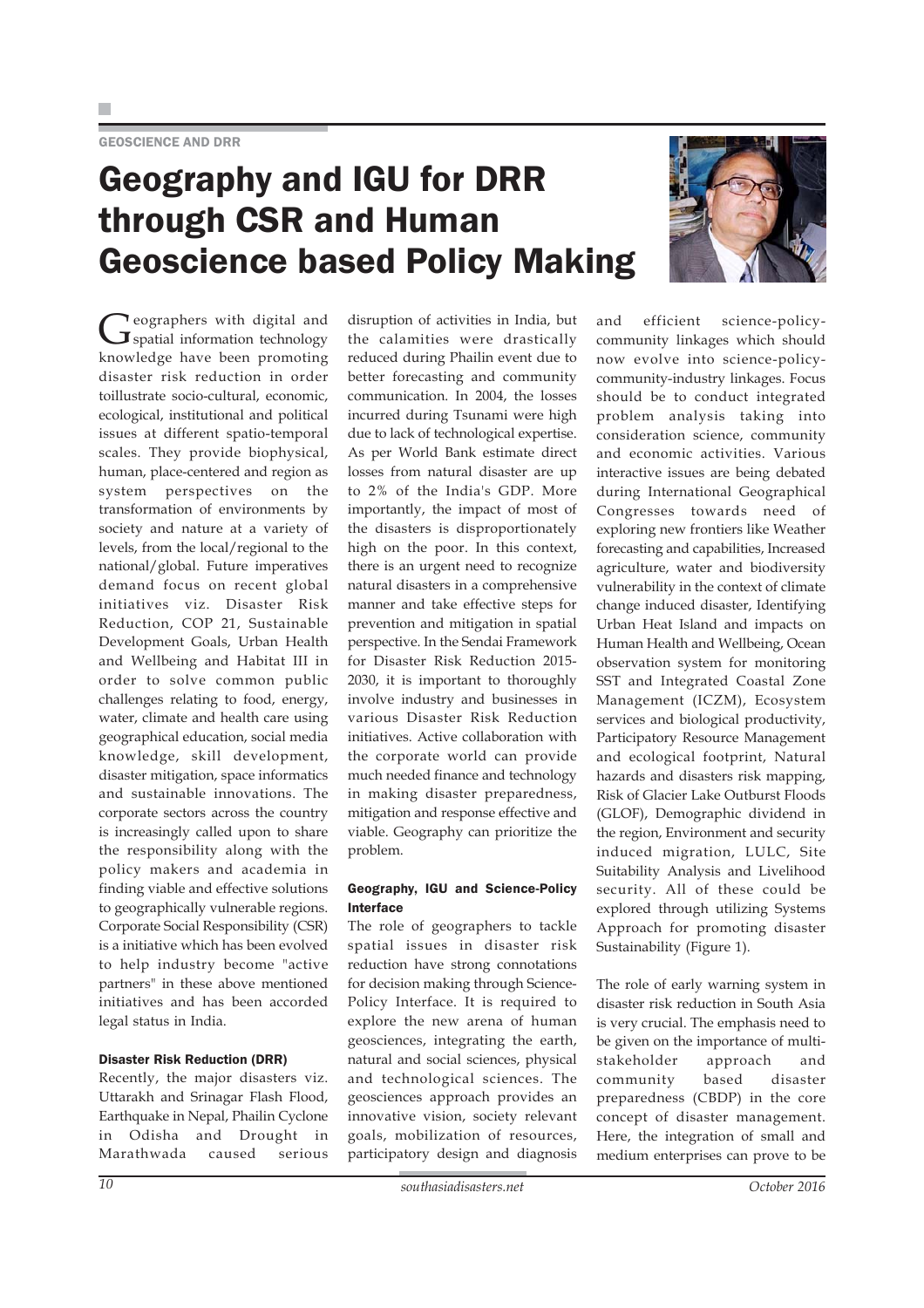

*Figure 1: Understanding Disaster Risk Reduction (DRR) through CSR.*

crucial in disaster response training, warning dissemination, public education and outreach. These enterprises can also play an inevitable role in recovery of livelihoods alternatives in the aftermath of a disaster.

#### Participatory Spatial Technology for Risk Reduction

In recent years, Participatory Spatial Technology incorporating community knowledge is becoming an effective tool for risk reduction. The five action points required for reducing risk include (i) Participation of local community, industry (through CSR platform) and academia in capacity development and awareness generation through Information, Communication and Technology (ICT) in DRR; (ii) Development of integrated assessment tools, methods and models for analysis and reducing risk; (iii) Proper implementation of

rules and regulations by adopting Build Back Better theme in construction of settlements/ infrastructure and management of environment and habitat around us; (iv) Learning from best practices available around us in reduction of risk and provision of multiple options to community; (v) Effective coordination between multiple agencies/stakeholders in dealing with DRR; and (vi) Self–promotion and initiatives taken by the people through risk neighborhood mapping in DRR.

#### Conclusion

As South Asia is among the most vulnerable regions to disasters, it is important to understand that the hazards are only natural phenomenon, but aggravated to disasters by human /anthropogenic interference. Media particularly social media is emerging as an important tool of change regarding disaster

prevention. There are some grave concerns of electronic and printed media regarding coverage and effective communication. Geographical education in general and IGU commission on Hazard and Risk in particular is required to solve disaster induced common public challenges relating to food, energy, water, climate and health care. The governance along with CSR needs to be pro-active and encourage efficient community partnership. The assessment, evaluation and monitoring is inevitable in DRR. The association of industry and business should be promoted by providing an enabling environment with avenues for debates and discussions, cooperation from bureaucracy and community leaders.

**– R.B. Singh,** Vice President-International Geographical Union (IGU) & Member, ICSU Scientific Committee; Department of Geography, Delhi School of Economics, University of Delhi, New Delhi